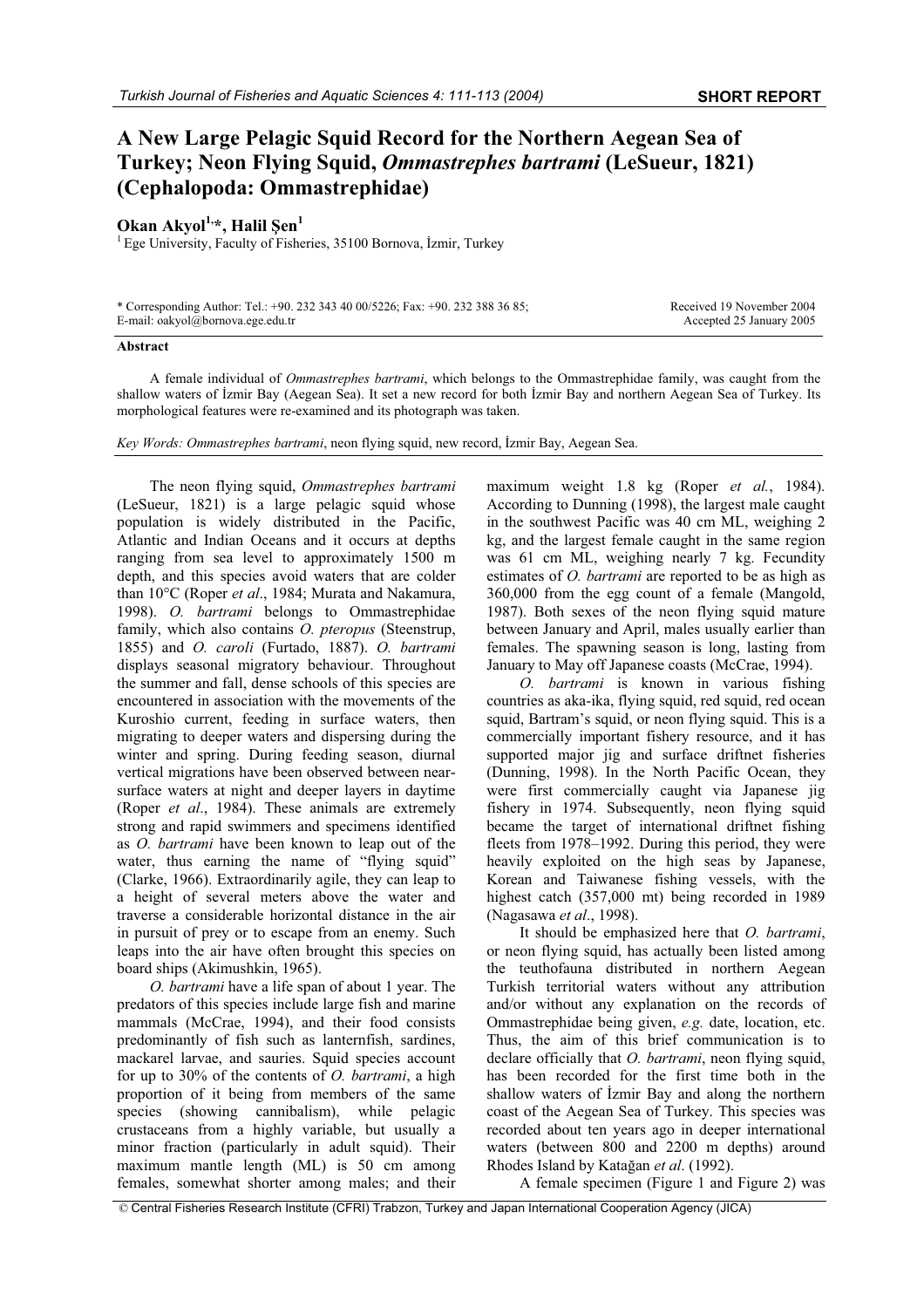taken from the sea after accidently being crashed into by the propeller of a navy boat in November,  $20<sup>th</sup>$ ,  $2002$  in a water depth of  $2$  meters off Urla-Mentes (İzmir Bay) (Figure 3). Its body measurements, taken according to Okutani (1998), were given in Table 1.



**Figure 1.** A female specimen of neon flying squid, *O. Bartrami.* 



**Figure 2.** A view of the part of the head of neon flying squid, *O. bartrami* 

In conclusion, although *O. bartrami* is a typical large pelagic squid, it has also been observed in shallow waters of İzmir Bay (the Aegean Sea) for the first time. Akyol and Metin (2001) report the occurence of eight Cephalopod species in İzmir Bay. In addition, *O. bartrami* is the latest to join the teuthofauna of *lzmir* Bay despite the fact that it is chiefly a marine species of squid.

| Table 1. The body measurements and some morphometrics            |
|------------------------------------------------------------------|
| of neon flying squid, <i>O. bartrami</i> (values are given in mm |
| and g)                                                           |

| Measurements            | Acronyms    | Values      |
|-------------------------|-------------|-------------|
| Total weight            | W           | 6700        |
| Total length            | TL          | 1580        |
| Mantle length           | ML.         | 550         |
| Mantle width            | MW          | 195         |
| Eye diameter            | ED          | 30          |
| Iris diameter           | ID          | 20          |
| Interorbital distance   | IOD         | 108         |
| Fin length              | FL          | 205         |
| Fin width               | FW          | 220         |
| Inter-fins distance     | IFD         | 430         |
| Tentacle length         | <b>TENL</b> | 880         |
| Length of the $3rd$ arm | AIII        | 280         |
| <b>Morphometrics</b>    |             |             |
| <b>TENL</b>             |             | 55.7% TL    |
| ML.                     |             | 34.8% TL    |
| МW                      |             | 35.5% ML    |
| FL.                     |             | 37.3% ML    |
| FW                      |             | 40.0% ML    |
| AIII                    |             | 50.9% ML    |
| IFD                     |             | 78.2% ML    |
| ED                      |             | $0.30\%$ ML |



**Figure 3.** The sampling location.